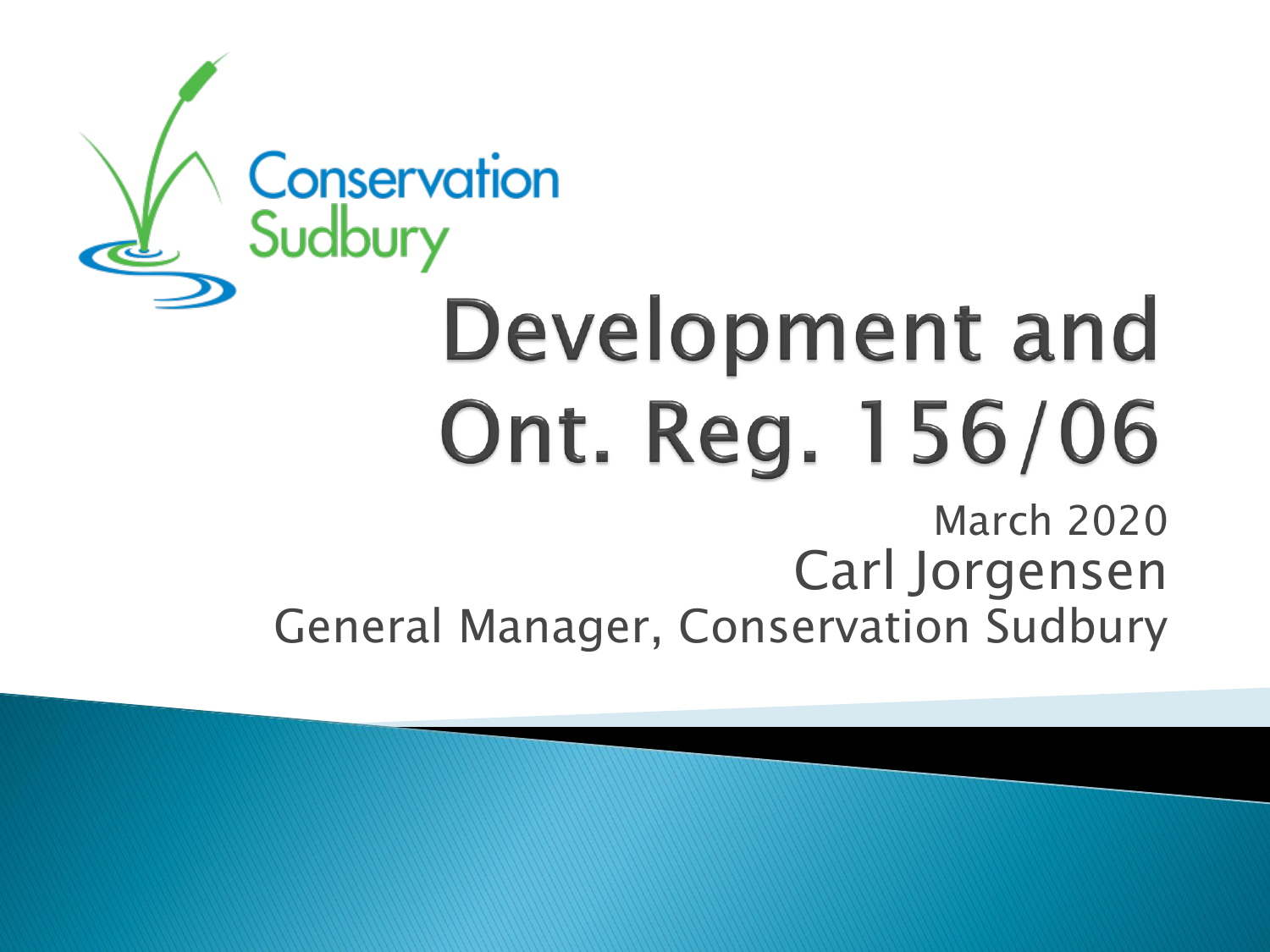# Legislative framework

- Conservation Authorities Act, Section 28
- Ontario Regulation 156/06 ◦ approved policies
- Planning Act
	- Provincial Policy Statement
- Clean Water Act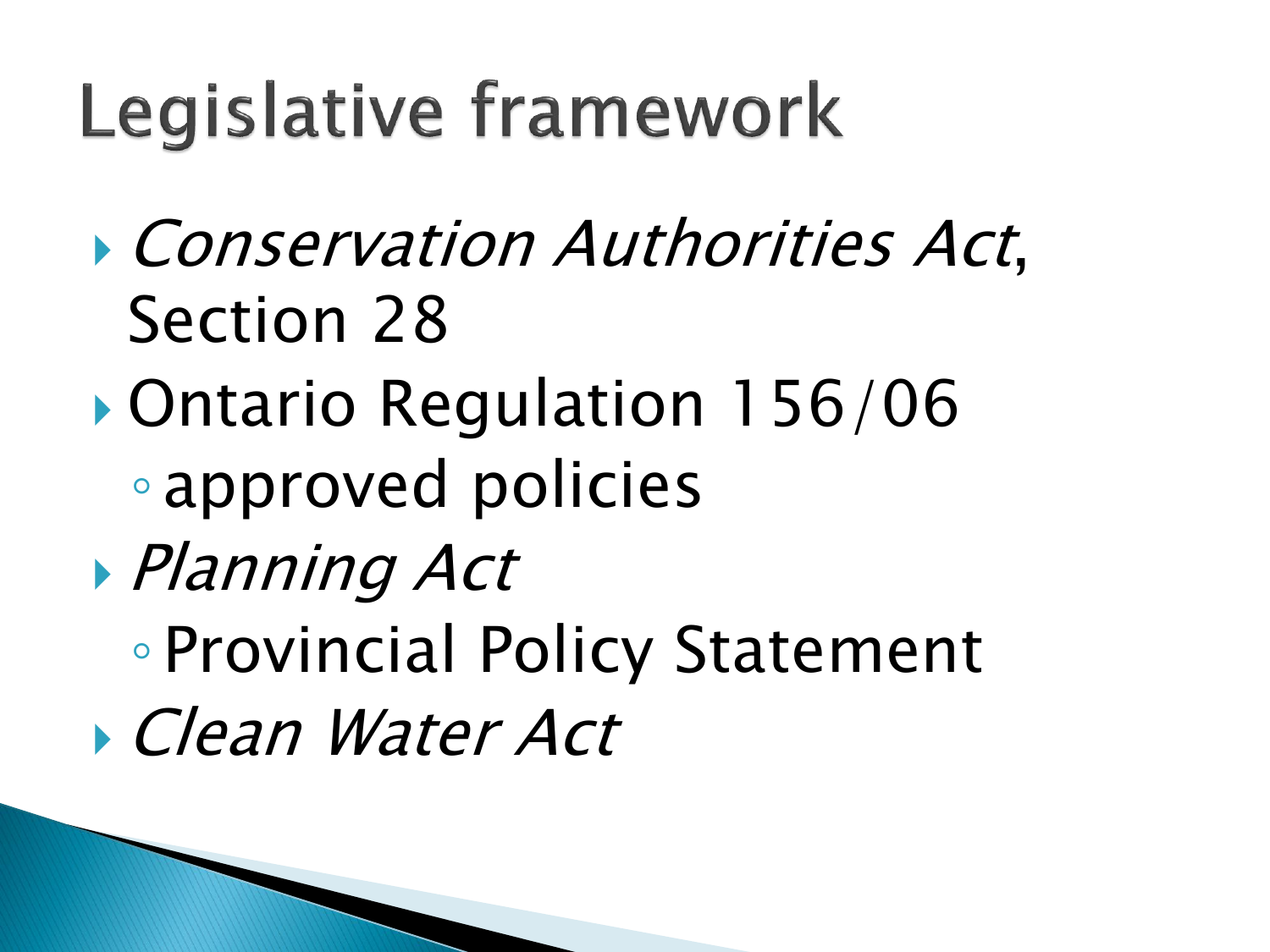# **Jurisdiction in Regulated Areas**

- $\rightarrow$  Def. the zone of interference with wetlands, shorelines and watercourses.
- ▶ Floodplains
- Most of Greater Sudbury
- More information at ◦ ConservationSudbury.ca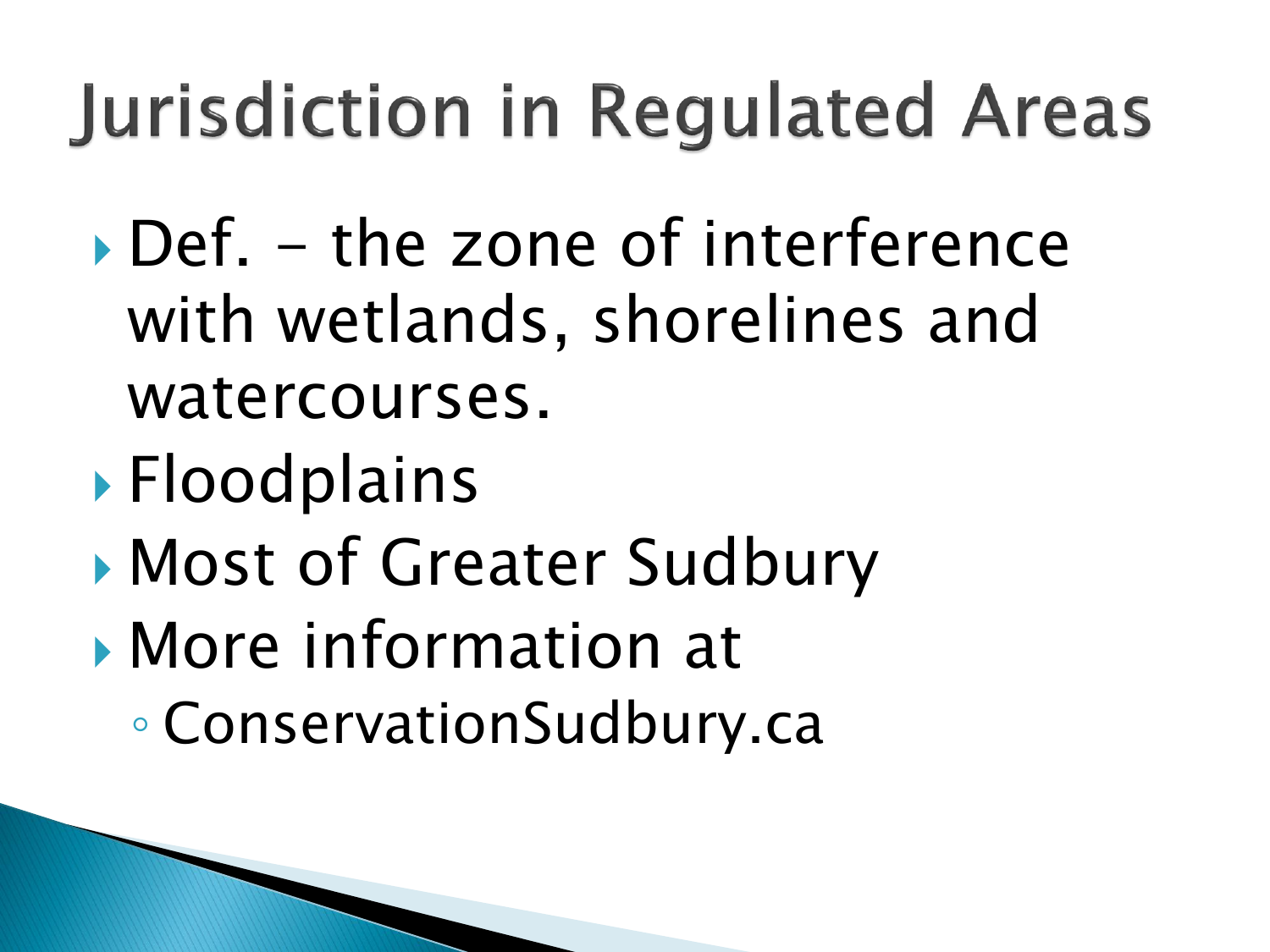### **Floodplain Mapping**

If your property is within a regulated area and you want to build on it, then you will need a permit issued under Section 28 the Conservation Authorities Act. You will also most likely need a **building** permit from the City of Greater Sudbury.

Requlations staff at Conservation Sudbury will need to know exactly where your property is located in order to assist you and eventually issue a permit under Ontario Regulation 156/06.

Conservation Sudbury has developed a web-based mapping tool to assist property owners in determining whether or not a project is proposed within or near a regulated area. This tool may be used to approximate the location of a potential development site. In accordance with provincial criteria and Ontario Regulation 156/06, the regulation mapping displays hazards in the Vermilion, Wanapitei and Whitefish watersheds that fall within the jurisdiction of Conservation Sudbury. The regulated areas are only visible when the scale of the mapping tool is within the range of  $0 - 200$  metres to  $0 - 600$  metres inclusive.

#### CLICK HERE to go to the Conservation Sudbury GIS Online Mapping Tool



#### **Search**

Search Site

#### **Sub-Navigation**

Planning and Regulations Current Fee Schedule **Permit Application Form** Flood Plain Regulations & Your Building Project **Generic Regulations** Section 28 Regulation (156/06) Floodplain Mapping

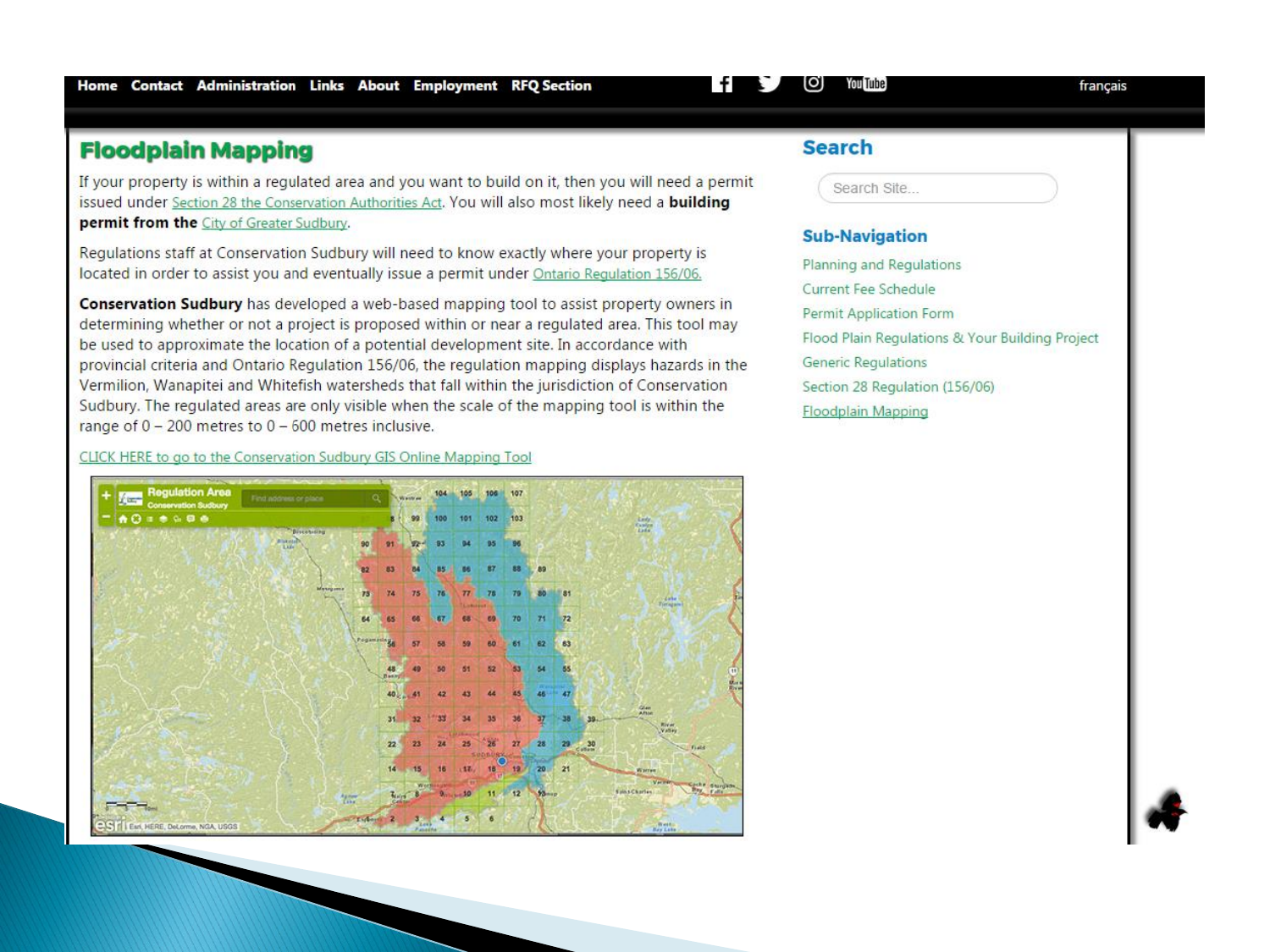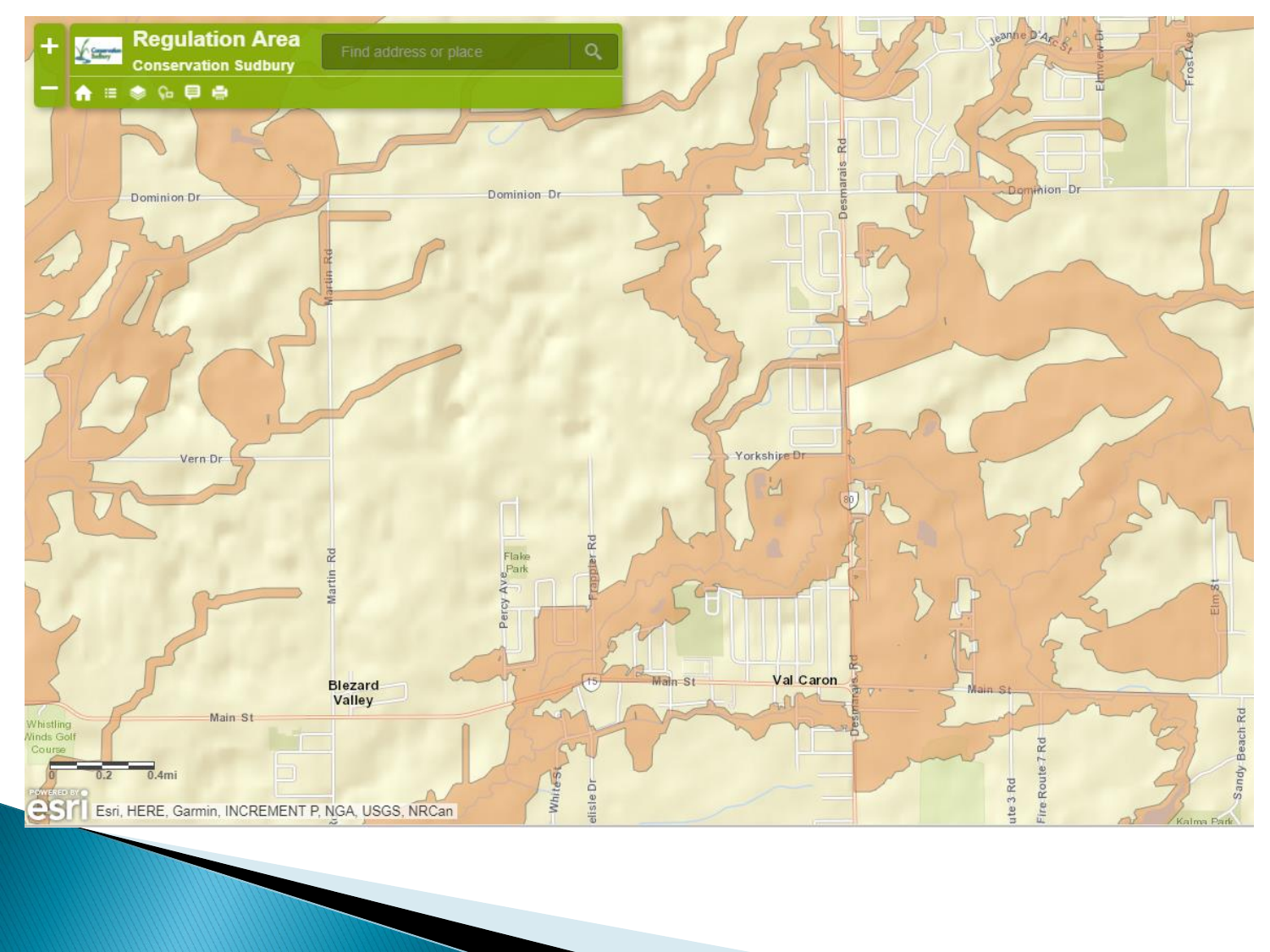## Permission required for development in a regulated area

- Development means:
	- Building, rebuilding, or placing a building or structure
	- Changes to a building or structure that alters its use, increases its size, or increases the number of dwellings
	- Site grading
	- Temporary or permanent placing, dumping, or removal of any material, whether it came from the site or elsewhere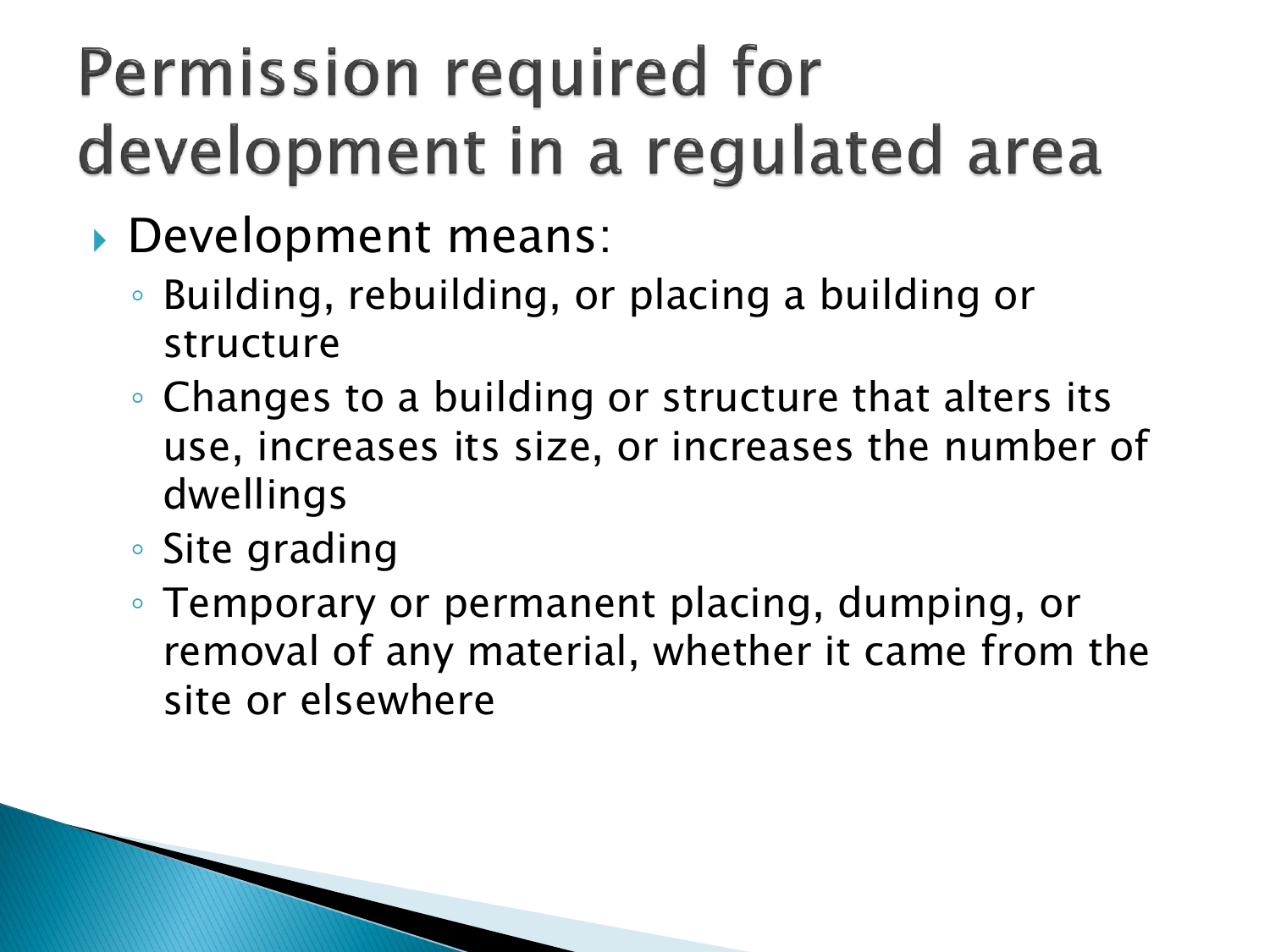## Permission required for development in a regulated area

- Permits needed for activities including:
	- Site grading
	- Placing material temporary / permanent
		- Permits can be in effect from 1 day to 5 years
- Work without a permit results in:
	- Violation Notice
	- Doubled Fees for remediation, site rehab expenses
	- Legal prosecution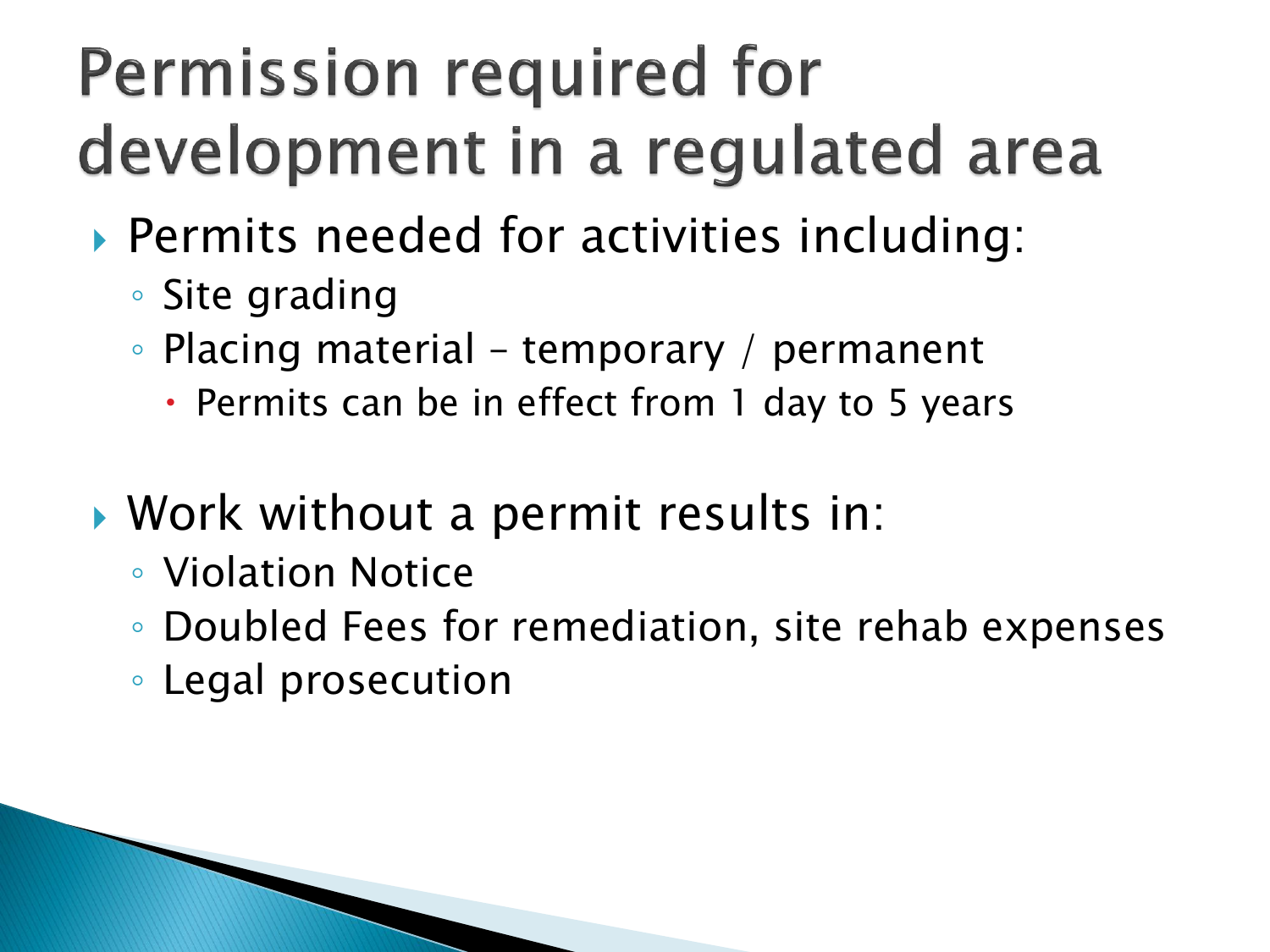# What do we look for in permitting?

- ▶ Control of flooding
- ▶ Erosion control measures
- ▶ Pollution control measures sediment, etc.
- Conservation of land
- Dynamic beaches
- ▶ Application must include at minimum:
	- Plans, elevations, grades, type of fill
	- Drainage details, ESC drawings, start/end dates
	- \$100 non-refundable deposit @ time of application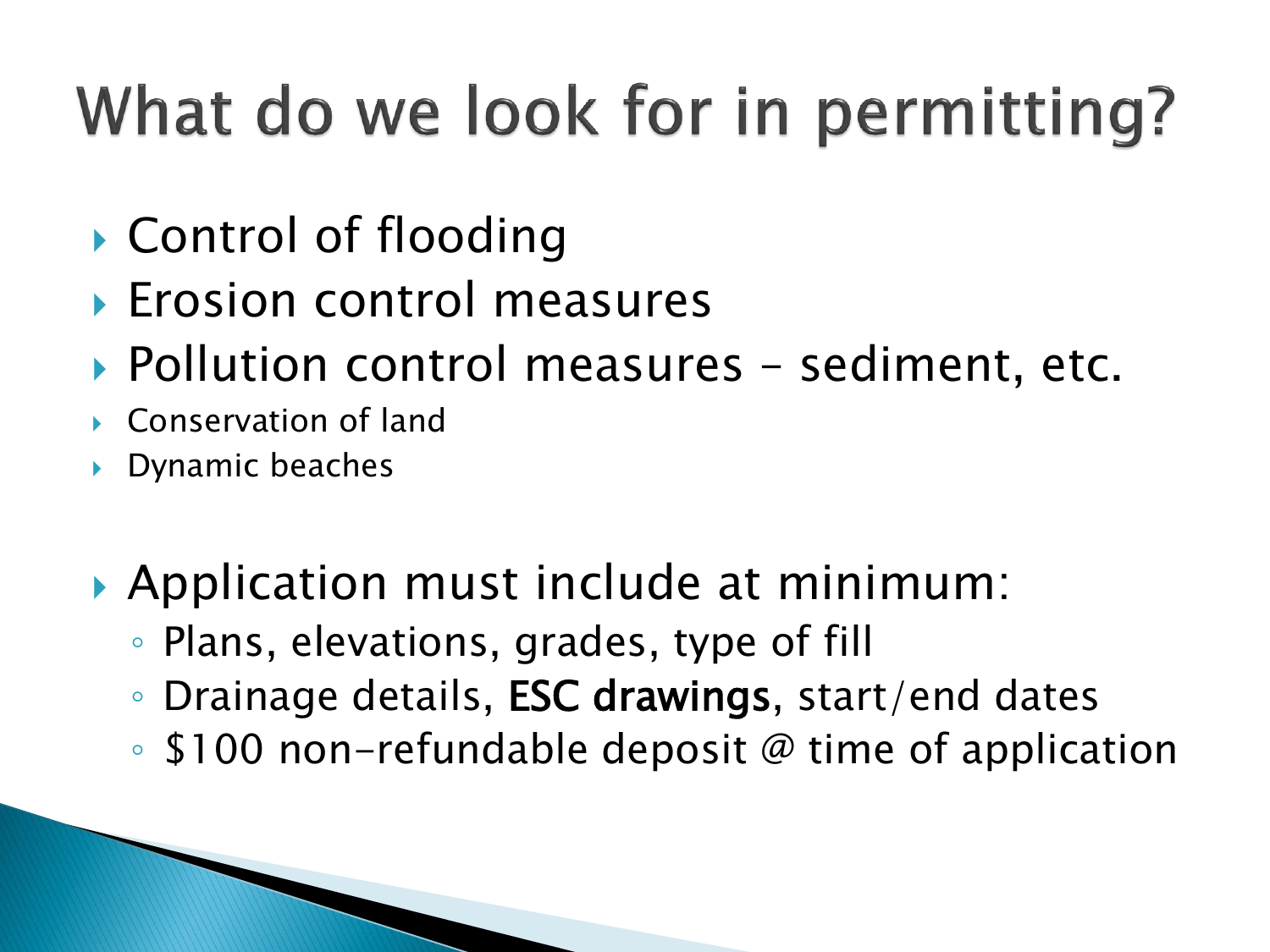# **By-law exemption**

- **IN REGULATED AREAS ONLY**
- ▶ If a permit is granted...under Section 28 of the CA Act… respecting the placing or dumping of fill, removal of topsoil or alteration of grade of land …the applicant is exempted from complying with the Site Alteration By-law (of the City of Greater Sudbury).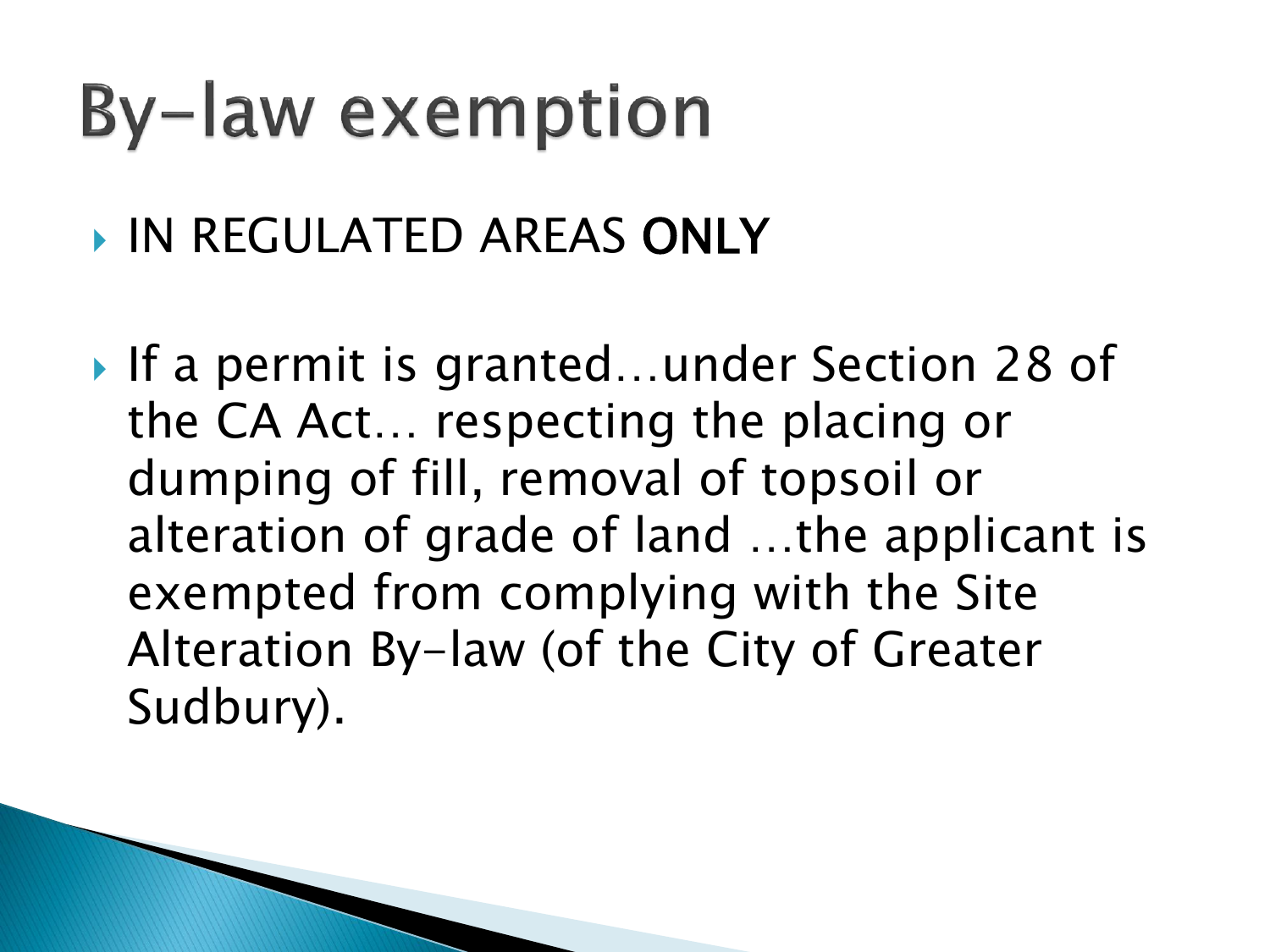# It's one, or the other, or both...

- ▶ To place fill, a landowner must have a valid permit under Section 28 of the CA Act AND / OR
- ▶ The owner will have a Site Alteration permit from the CGS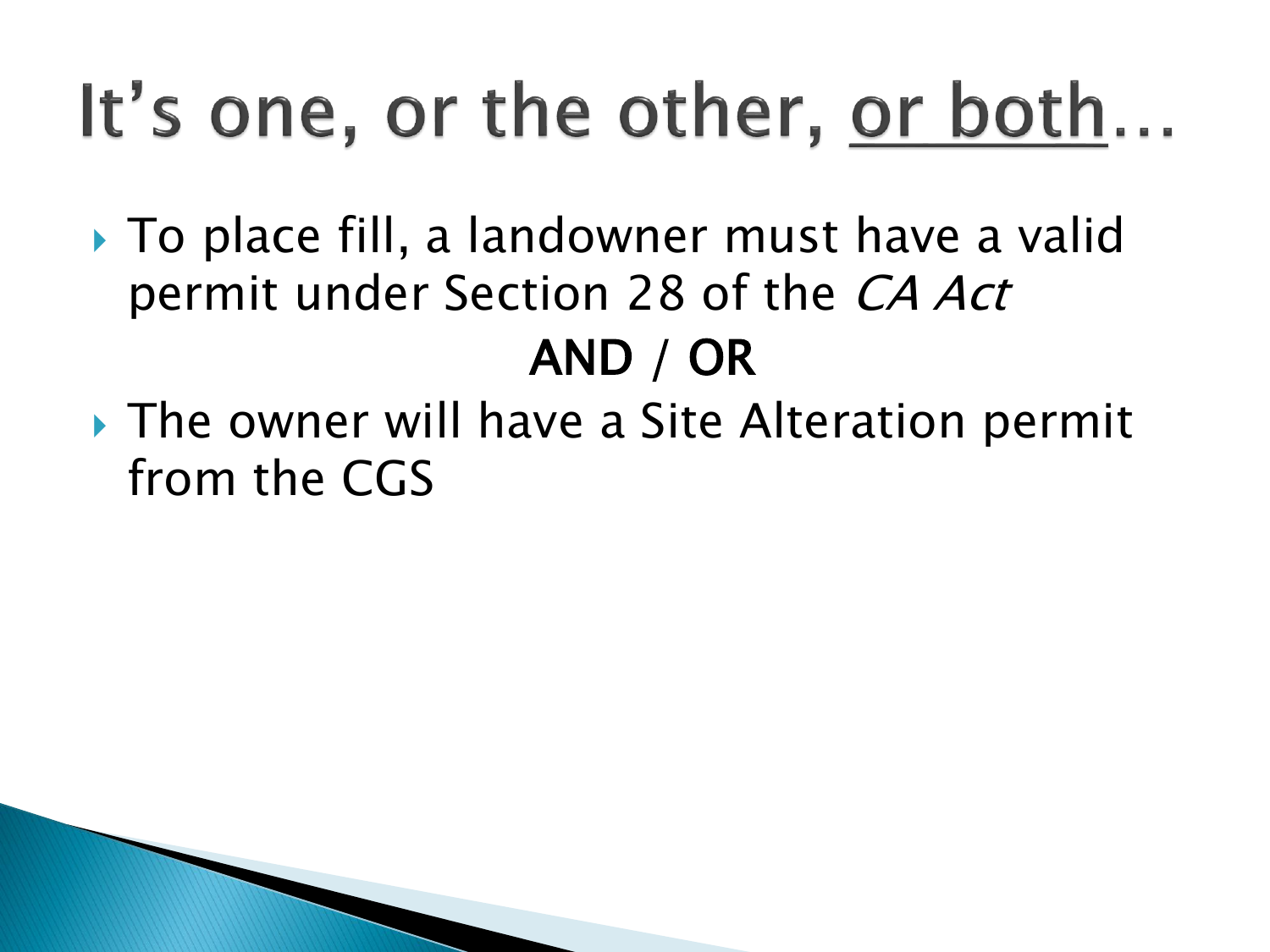# It's one, or the other, or both...

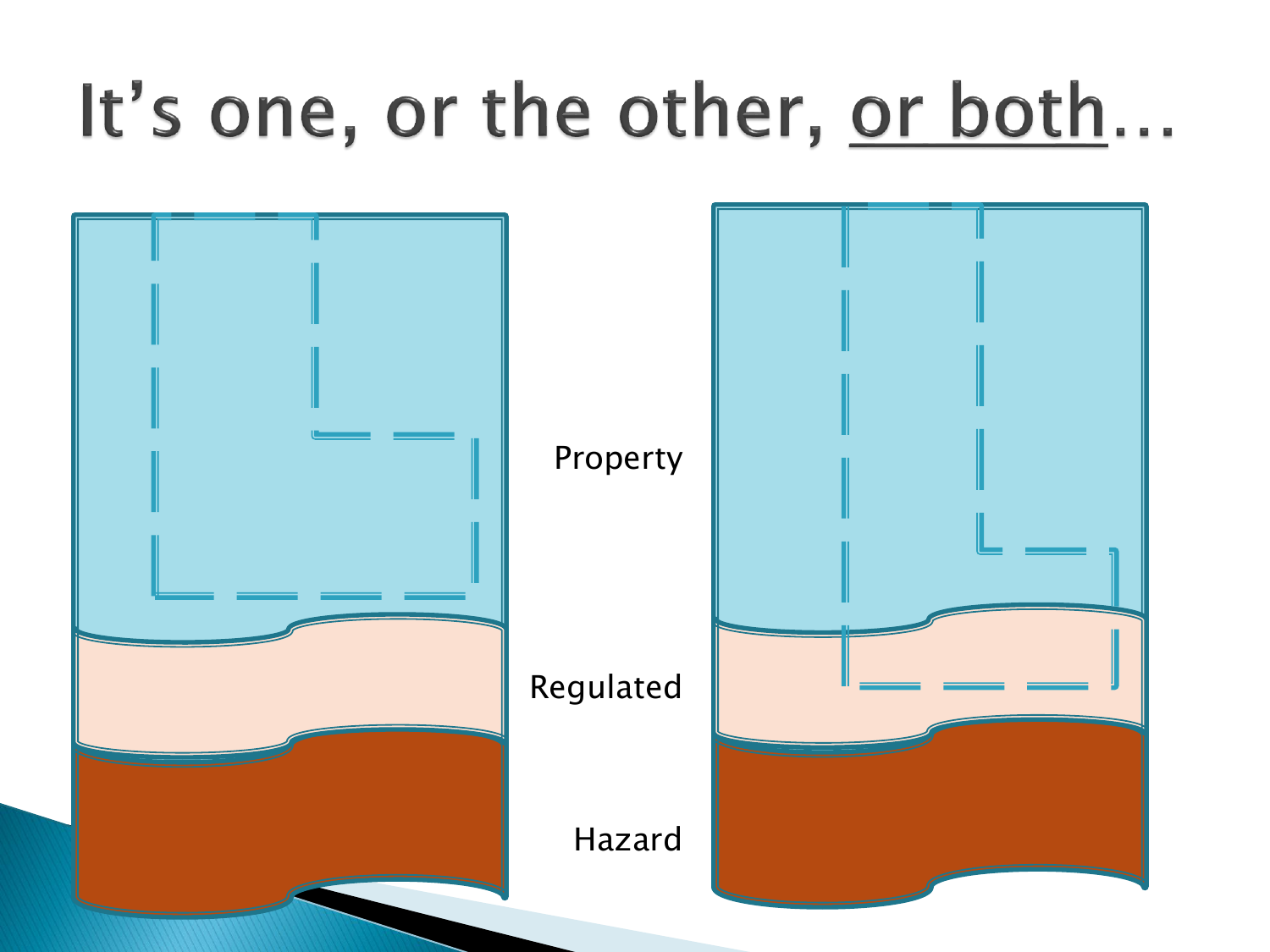# **Pre-Consultation is Good**

- **► Call ahead** to make an appointment
- ▶ Sarah Woods, Regulations Officer
	- Issues Permits (up to 2 years in duration)
	- Violations, stop-work orders (eventually)
- Sarah.Woods@ConservationSudbury.ca 705-674-5249 ext. 201